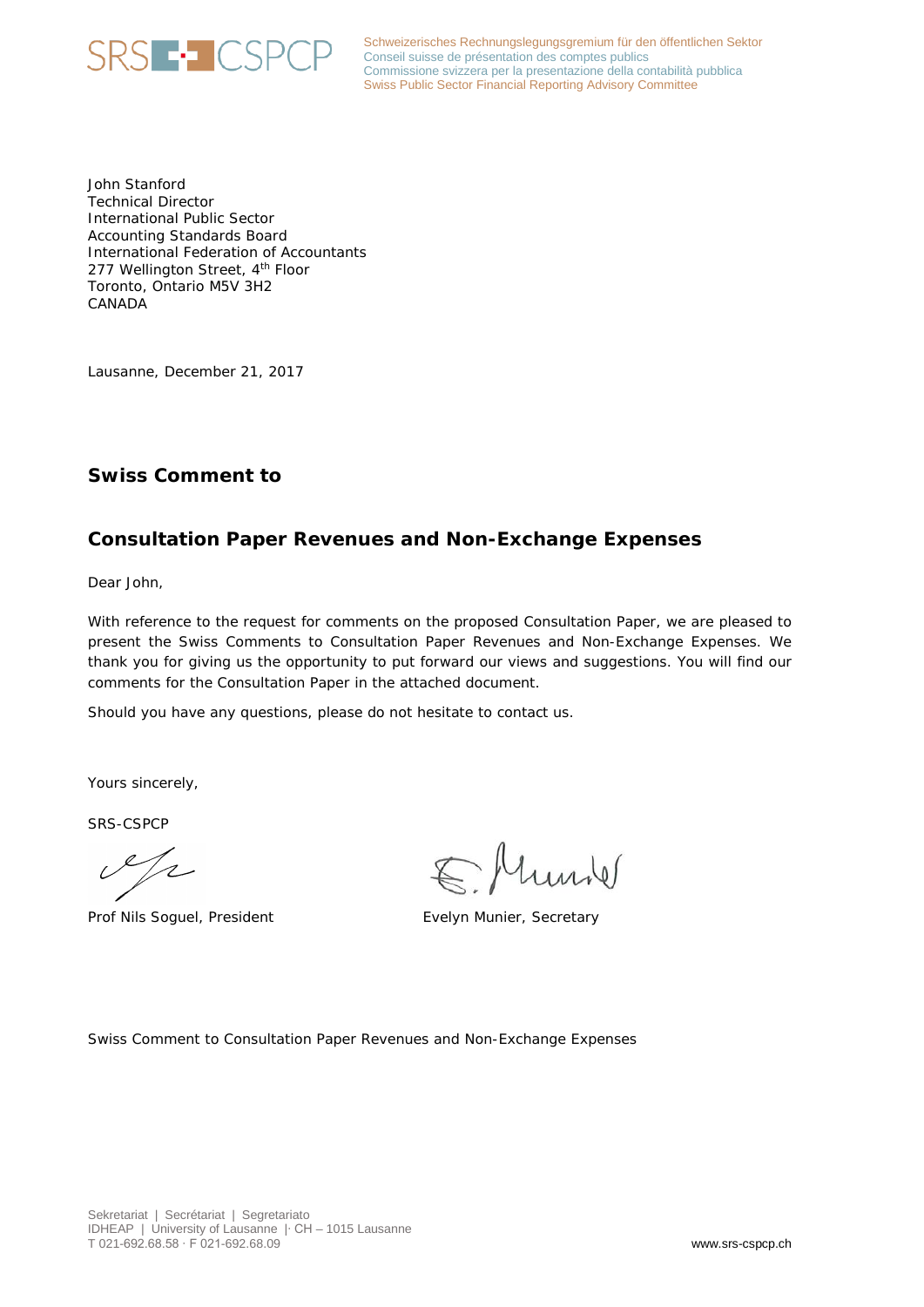# **Swiss Comment to**

# **Consultation Paper Revenues and Non-Exchange Expenses**

| <b>Table of Content</b><br>Page |  |
|---------------------------------|--|
| 1.                              |  |
| 2.                              |  |
| 3.                              |  |
| 4.                              |  |
| 5.                              |  |
| 6.                              |  |
| 7.                              |  |
| 8.                              |  |
| 9.                              |  |
| 10.                             |  |
| 11.                             |  |
| 12.                             |  |
| 13.                             |  |
| 14.                             |  |
| 15.                             |  |
| 16.                             |  |
| 17.                             |  |
| 18.                             |  |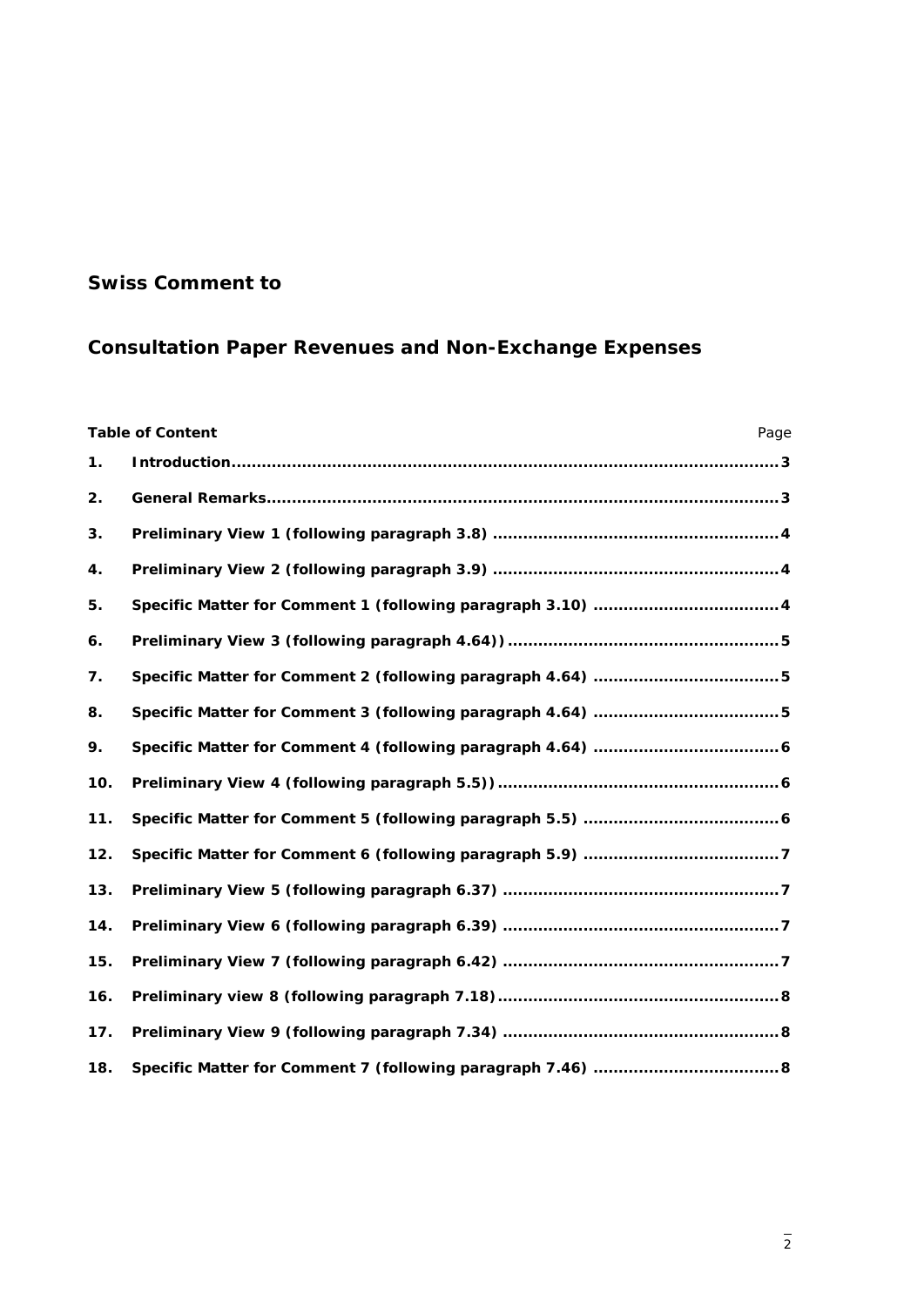## <span id="page-2-0"></span>**1. Introduction**

The Swiss Public Sector Financial Reporting Advisory Committee (SRS-CSPCP) was established in 2008 by the Swiss Federal Ministry of Finance together with the cantonal Ministers of Finance. One of its aims is to provide the IPSAS Board with a consolidated statement for all three Swiss levels of government (municipalities, cantons and Confederation).

The SRS-CSPCP has discussed the CP Revenues and Non-Exchange Expenses and comments as follows.

# <span id="page-2-1"></span>**2. General Remarks**

Generally speaking, this CP provides a good basis for discussion. Nonetheless, the SRS-CSPCP would like to draw attention to some matters, which would have to be considered in a revised standard.

In this CP revenues are divided into exchange and non-exchange revenues. However, as for the expenses this distinction is missing and only non-exchange expenses are referred to. The SRS-CSPCP is aware that exchange expenses are to be found in various IPSASs, because there are various types of consideration. Nonetheless it wishes that in the introduction to a new IPSAS 23 and for the sake of completeness it be mentioned that both on the expense and the revenue side there are elements with or without exchange.

Furthermore, the SRS-CSPCP would have wished that accounting for tax revenue had been dealt with in more detail. The estimation of tax receipts based on the taxable event principle, i.e. the accounting for tax revenues in the year of the taxable event is expensive and sometimes imprecise. Additionally if the variation in the amount to be recognized is not material and/or if the cost benefit relationship is unfavorable, it should be made possible to refrain from this principle. Of course tax revenues as such are always important. But in view of these three elements (likelihood of imprecision, materiality and cost benefit relationship), the SRS-CSPCP would welcome it if the revised standard were relaxed somewhat in respect of the taxable event principle when it comes to accounting for tax receivables

The IPSASB has adopted the 5-step model of IFRS 15. The first step in this model refers to "identify the contract". In the public sector, however, there are more binding arrangements than real contracts. The SRS-CSPCP therefore welcomes the fact that the IPSASB has renamed the first step of the Public Sector Performance Obligation Approach (PSPOA) as "identify the binding arrangement". In this way all agreements of a public entity are included.

The consideration of capital grants and of non-monetary grants in the new IPSAS 23 is welcomed by the SRS-CSPCP. It would, however, be desirable to describe these benefits more precisely and to add examples. This applies in particular for general subventions and capital grants, the receipt of which is linked to certain conditions. It would for example be interesting to know how repayments of subventions/capital grants are to be treated. Such repayments are possible in Switzerland in various areas.

The SRS-CSPCP is also of the opinion that major changes, as proposed in this CP by the use of the Performance Approach, should be made only if as a result the accounting would be significantly improved, because such changes always involve major costs for the reporting entities.

In reading this CP the SRS-CSPCP has also noticed that the various proposals for revising IPSAS 23 focus rather on the statement of financial position; but again for the management of a public entity it is the statement of financial performance that is the more crucial factor. This aspect should be better reflected in the future standard.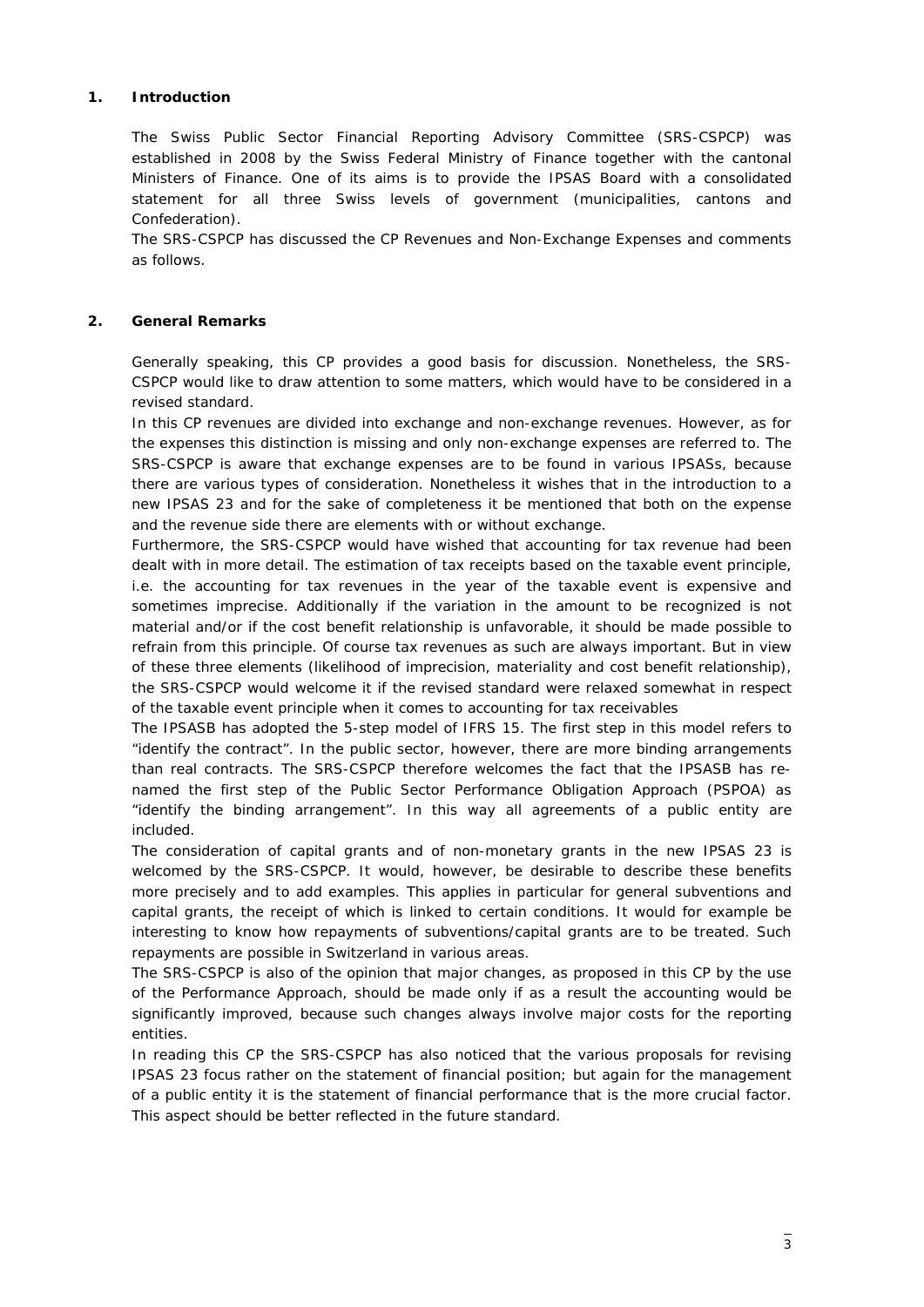# <span id="page-3-0"></span>**3. Preliminary View 1 (following paragraph 3.8)**

*The IPSASB considers that it is appropriate to replace IPSAS 9, Revenue from Exchange Transactions, and IPSAS 11, Construction Contracts with an IPSAS primarily based on IFRS 15, Revenue from Contracts with Customers. Such an IPSAS will address Category C transactions that:*

- *(a) Involve the delivery of promised goods or services to customers as defined in IFRS 15; and*
- *(b) Arise from a contract (or equivalent binding arrangement) with a customer which establishes performance obligations.*

*Do you agree with the IPSASB's Preliminary View 1? If not, please give your reasons*

The SRS-CSPCP agrees with the IPSASB's proposal. It welcomes above all the replacement of IPSAS 11.

# <span id="page-3-1"></span>**4. Preliminary View 2 (following paragraph 3.9)**

*Because Category A revenue transactions do not contain any performance obligations or stipulations, the IPSASB considers that these transactions will need to be addressed in an updated IPSAS 23.*

*Do you agree with the IPSASB's Preliminary View 2? If not, please give your reasons.*

The SRS-CSPCP agrees with this proposal. However, the question arises how this is to happen and above all how income and profit taxes are to be treated. As mentioned already under the General Remarks, the taxable event principle confronts the users with major problem of estimation. Despite all the precautions that can be taken such estimates are inevitably subject to material errors.

# <span id="page-3-2"></span>**5. Specific Matter for Comment 1 (following paragraph 3.10)**

*Please provide details of the issues that you have encountered in applying IPSAS 23,*  together with an indication of the additional guidance you believe is needed in an updated *IPSAS 23 for:*

- *(a) Social contributions; and/or*
- *(b) Taxes with long collection periods.*

*If you believe that there are further areas where the IPSASB should consider providing additional guidance in an updated IPSAS 23, please identify these and provide details of the issues that you have encountered, together with an indication of the additional guidance you believe is needed.*

Re b) The taxable event principle, as stipulated in IPSAS 23, confronts a public entity with great challenges. For the preparation of the financial statements and also for drafting the budget, revenue from the income and wealth taxes and the corporate income and capital taxes can only be estimated. Thus it cannot be excluded that when designing the estimation model and when deciding over the necessary assumption the preparer introduces a certain degree of arbitrariness and therefore adjusts to the desired result.

Another topic, which should be dealt with in IPSAS 23, is non-monetary grants, both from the view of the donor and that of the recipient. Examples of such grants are the provision of employees, of premises or of real estate. Further guidance should also be offered, when an interest-free loan is granted by the reporting entity.

Capital grants should also be dealt with in a revised IPSAS 23. Here too the recipient side and the donor side should be described in separate chapters. The SRS-CSPCP's wishes on this topic are explained in Specific Matter for Comment 5.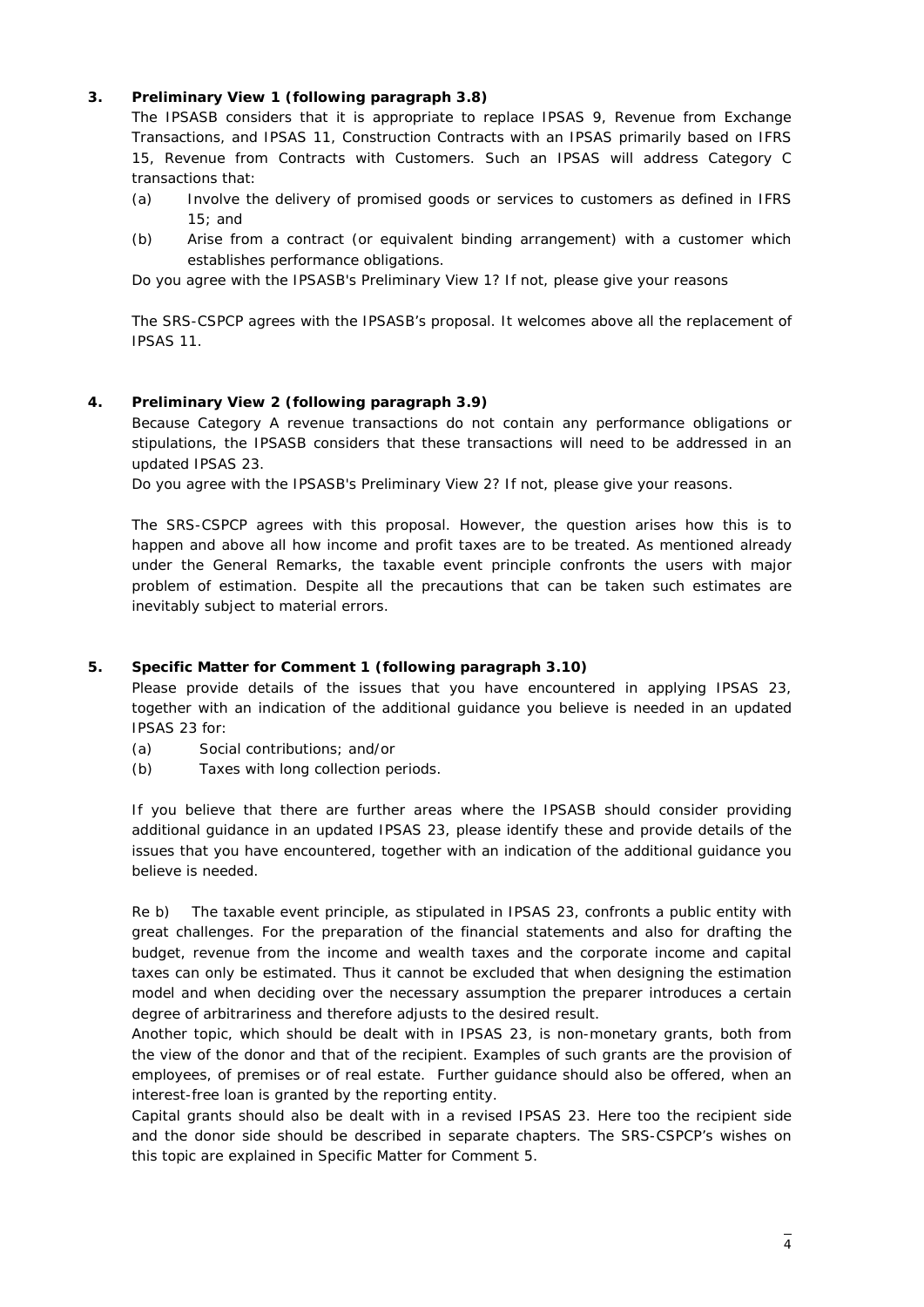#### <span id="page-4-0"></span>**6. Preliminary View 3 (following paragraph 4.64))**

*The IPSASB considers that Category B transactions should be accounted for using the Public Sector Performance Obligation Approach.*

*Do you agree with the IPSASB's Preliminary View 3? If not, please give your reasons.*

In principle the Public Sector Performance Obligation Approach (PSPOA) is an interesting approach. However, the SRS-CSPCP doubts whether this approach could help to overcome the existing delineation problems.

The SRS-CSPCP is of the opinion that Category B transactions can continue to be classified as exchange or non-exchange transactions. One could also supplement the definition by considering whether the transaction is "with performance" or "without performance". This would made the distinction clearer.

For the SRS-CSPCP it is obvious that with this PSPOA the IPSASB is pursuing convergence with IFRS 15. Generally, the SRS-CSPCP supports such convergences. But in this case it is of the view that it not worthwhile undertaking an expensive change in the system of classification; in particular because even with this new approach delineation problems arise.

### <span id="page-4-1"></span>**7. Specific Matter for Comment 2 (following paragraph 4.64)**

*The IPSASB has proposed broadening the requirements in the IFRS 15 five-step approach to*  facilitate applying a performance obligation approach to Category B transactions for the *public sector. These five steps are as follows:*

*Step 1 - Identify the binding arrangement (paragraphs 4.29 - 4.35);* 

*Step 2 - Identify the performance obligation (paragraphs 4.36 - 4.46);* 

*Step 3 - Determine the consideration (paragraphs 4.47 - 4.50);*

*Step 4 - Allocate the consideration (paragraphs 4.51 - 4.54); and* 

*Step 5 - Recognize revenue (paragraphs 4.55 - 4.58).*

*Do you agree with the proposals on how each of the IFRS 15 five-steps could be broadened? If not, please explain your reasons.*

As mentioned in Preliminary View 3 the SRS-CSPCP is of the opinion that for Category B transactions PSPOA should not be applied. However, in principle the SRS-CSPCP agrees with convergence with IFRS 15. For Category C transactions, the 5 Step model of IFRS 15 should be applied.

#### <span id="page-4-2"></span>**8. Specific Matter for Comment 3 (following paragraph 4.64)**

*If the IPSASB were to implement Approach 1 and update IPSAS 23 for Category B transactions, which option do you favor for modifying IPSAS 23 for transactions with time requirements (but no other stipulations):*

*(a) Option (b) - Require enhanced display/disclosure;*

*(b) Option (c) - Classify time requirements as a condition;*

*(c) Option (d) - Classify transfers with time requirements as other obligations; or*

*(d) Option (e) - Recognize transfers with time requirements in net assets/equity and recycle through the statement of financial performance.*

#### *Please explain your reasons.*

The SRS-CSPCP wonders how "time requirement" is to be interpreted. It would like that the IPSASB gives more precise explanations and definitions. Concerning the options proposed, the SRS-CSPCP is of the opinion that only option (c) should be considered.

Option (b) is rejected, because the Notes are not part of the financial statements and the objective cannot be to require the disclosure of accounting facts in the Notes.

Option (d) is rejected for while it is compatible with the possibilities offered by the Conceptual Framework the above mentioned options can be used as well. Thus considering the feasibility of the other options there is no sufficient reason to apply option d).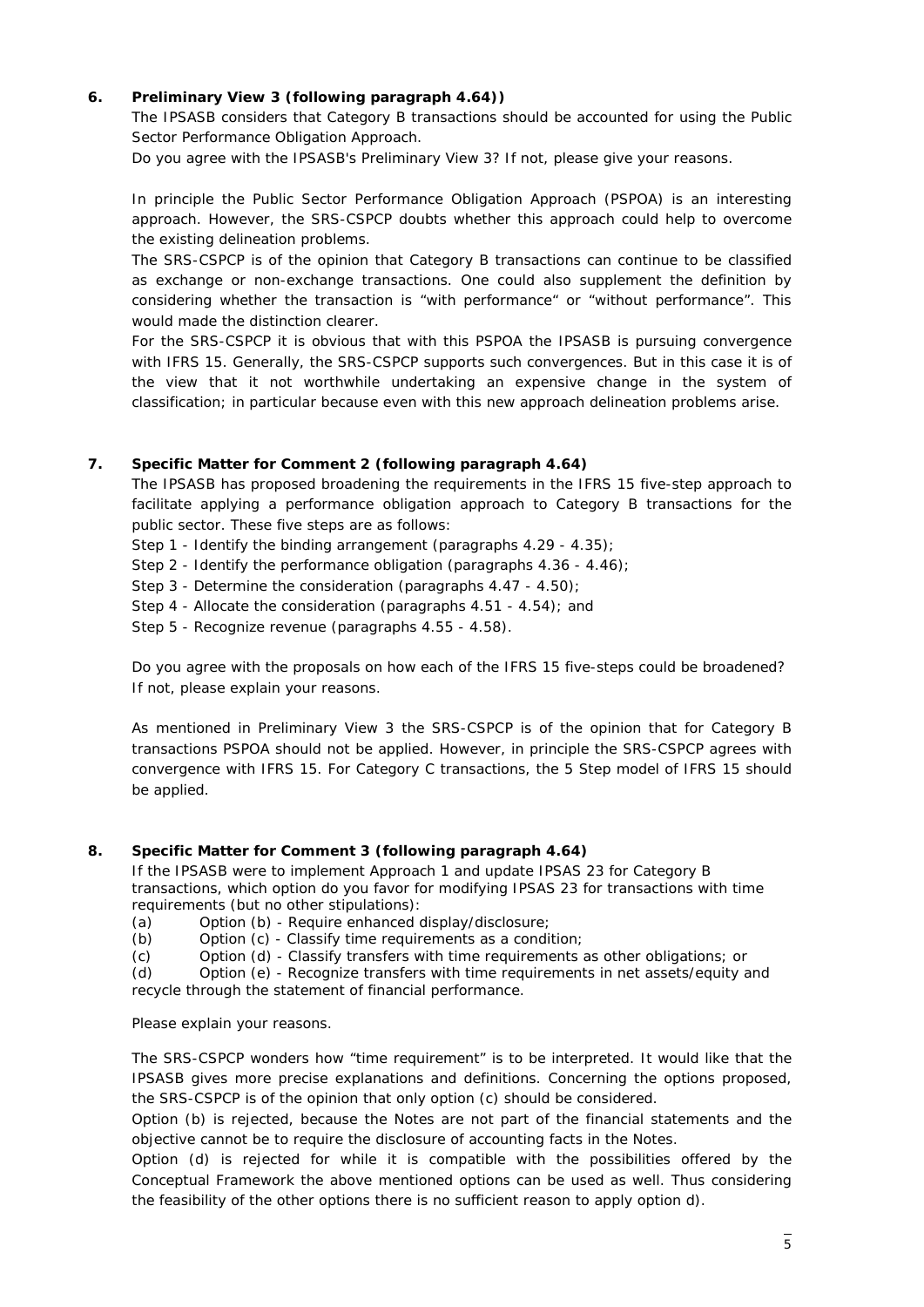Finally, Option (e) is rejected by the SRS-CSPCP, because recognition through equity is in conflict with accounting principles and because for public entities the statement of financial position is not as important as the statement of financial performance.

In this CP it is pointed out that Option (c) is not compatible with the Conceptual Framework. The SRS-CSPCP is of the opinion that this is at least disputable. But should the ISPASB conclude that the Conceptual Framework would have to be revised, the SRS-CSPCP would not rule out this development.

# <span id="page-5-0"></span>**9. Specific Matter for Comment 4 (following paragraph 4.64)**

*Do you consider that the option that you have identified in SMC 3 should be used in combination with Approach 1 Option (a) - Provide additional guidance on making the exchange/non-exchange distinction?*

- *(a) Yes*
- *(b) No*

*Please explain your reasons.*

The SRS-CSPCP is of the opinion that the Option (c) chosen should not be combined with disclosure in the Notes. As already mentioned in the response to Specific Matter for Comment 3, elements should not be disclosed in the Notes but recognized in the financial statements.

# <span id="page-5-1"></span>**10. Preliminary View 4 (following paragraph 5.5))**

*The IPSASB considers that accounting for capital grants should be explicitly addressed within IPSAS.* 

*Do you agree with the IPSASB's Preliminary View 4? If not please give your reasons.*

The SRS-CSPCP fully agrees that capital grants should be addressed in a separate chapter.

# <span id="page-5-2"></span>**11. Specific Matter for Comment 5 (following paragraph 5.5)**

*1. Has the IPSASB identified the main issues with capital grants?*

*If you think that there are other issues with capital grants, please identify them.*

*2. Do you have any proposals for accounting for capital grants that the IPSASB should consider?* 

*Please explain your issues and proposals.*

- a) The SRS-CSPCP is of the opinion that the IPSASB has not considered all important issues related to capital grants.
- b) Details are lacking as to how a capital grant must be recognized over its useful life and that the grant must be recognized symmetrically by the payer and the recipient (e.g.in the interest of consolidation or of the statistics)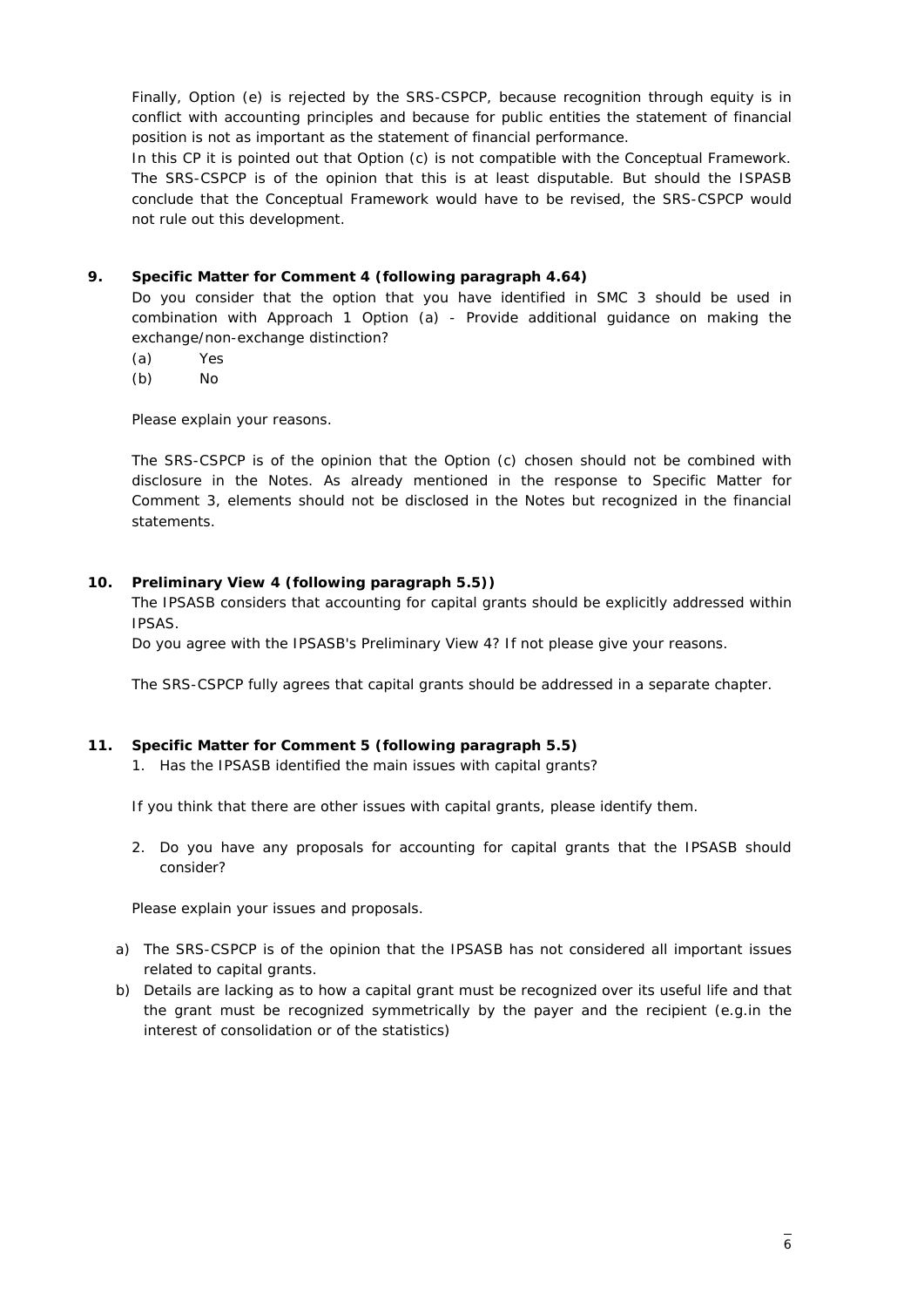#### <span id="page-6-0"></span>**12. Specific Matter for Comment 6 (following paragraph 5.9)**

*Do you consider that the IPSASB should:*

*(a) Retain the existing requirements for services in-kind, which permit, but do not require recognition of services in-kind; or*

*(b) Modify requirements to require services in-kind that meet the definition of an asset to be recognised in the financial statements provided that they can be measured in a way that achieves the qualitative characteristics and takes account of the constraints on information; or*

*(c) An alternative approach.*

*Please explain your reasons. If you favor an alternative approach please identify that approach and explain it.*

The SRS-CSPCP is actually of the opinion that approach (b) should be compulsory, for reasons of comparability and transparency. It is however aware that this alternative is in part difficult to implement. In the revised IPSAS 23 it should therefore be pointed out that for practical reasons approach (b) does not have to be applied where the materiality principle is not satisfied and if the cost benefit relationship is unfavorable.

# <span id="page-6-1"></span>**13. Preliminary View 5 (following paragraph 6.37)**

*The IPSASB is of the view that non-exchange transactions related to universally accessible services and collective services impose no performance obligations on the resource recipient. These non-exchange transactions should therefore be accounted for under The Extended Obligating Event Approach,*

*Do you agree with the IPSASB's Preliminary View 5? If not, please give your reasons.*

The SRS-CSPCP agrees with this statement.

# <span id="page-6-2"></span>**14. Preliminary View 6 (following paragraph 6.39)**

*The IPSASB is of the view that, because there is no obligating event related to non-exchange transactions for universally accessible services and collective services, resources applied for these types of non-exchange transactions should be expensed as services are delivered. Do you agree with the IPSASB's Preliminary View 6? If not, please give your reasons.*

The SRS-CSPCP agrees with this statement.

# <span id="page-6-3"></span>**15. Preliminary View 7 (following paragraph 6.42)**

*The IPSASB is of the view that where grants, contributions and other transfers contain either performance obligations or stipulations they should be accounted for using the PSPOA which is the counterpart to the IPSASB's preferred approach for revenue. Do you agree with the IPSASB's Preliminary View 7? If not, please give your reasons.*

The idea would in fact be good, but it is not practical, as this would lead to various different approaches to accounting for expense, with a multitude of possibilities. Such a situation should be avoided. The application of PSPOA on the expense side is difficult, because it requires (too) much information. This is the case particularly if a third level or a third-party benefits from a grant, which is frequently the case in the public sector. This is also mentioned by the IPSASB in Paragraph 6.34 of the CP.

As the SRS-CSPCP rejects PSPOA on the revenue side, but considers that expense and revenue should be treated in the same way, it also rejects this approach on the expense side.